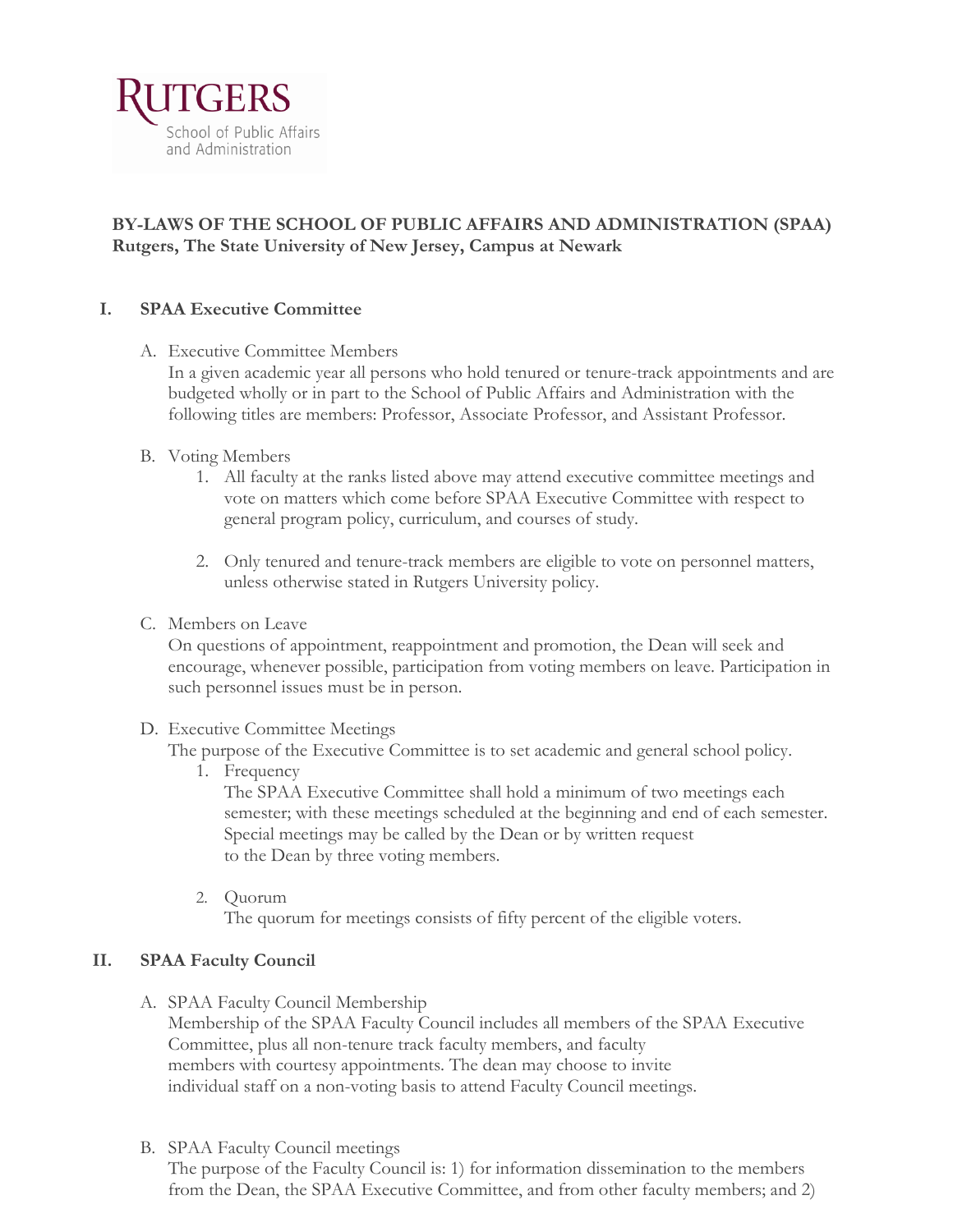for all School members to have an outlet to provide input and advice to the Dean, Executive Committee, and other staff on issues important to the School; and vote on matters as appropriate.

1. Frequency

SPAA shall hold at least three Faculty Council meetings a year; the agenda shall be prepared by the Dean, who shall solicit items from the faculty. Special meetings may be called by the Dean or by written request to the Dean by three voting members.

2. Quorum

The quorum for meetings consists of fifty percent of the eligible voters.

### **III. School Dean**

A. Appointment and Reappointment

The Dean is appointed upon the recommendation of a search committee appointed by the Chancellor of Rutgers University-Newark and the President of the University. Faculty input as to appointment or periodic evaluation of the Dean shall be solicited. The appointment or reappointment of the Dean is subject to the procedures and confirmation of the University and the Board of Governors.

B. Duties

It shall be the duty of the School Dean to have general administrative responsibility for the programs of the School; to plan with the members of the School a progressive program for the School; to evaluate continuously the instructional, research, and administrative processes of the School, and make appropriate recommendations to the Chancellor. In addition, following University procedures, the Dean initiates periodic evaluations of members of the School, appointing a tenured faculty member to chair each such evaluation of reappointment, promotion, indefinite tenure and dismissal; recommends appointments, reappointments, promotions, and dismissals; responds to a report of evaluations as required by the Chancellor and the University; sees that adequate supervision, advice, and training are afforded new members of the School and other members who might profit thereby; and generally promotes the effectiveness of the School, and University by every appropriate means.

C. Appointments by the Dean

The Dean is empowered to appoint School members to assist in the administration of the Programs of the School, including but not restricted to: Deputy Dean, a Director of the BA program, a Director of the MPA Program, and a Director of the Ph.D. Program. In addition, the Dean may appoint program directors as may be required by the School's other academic and self-sustaining programs.

D. Budget

The Dean shall have responsibility to develop the asking budget and administer the current operating budget of the School.

### E. Scheduling

Program Directors in collaboration with the Senior Associate Dean of Students have the responsibility for scheduling of courses and assignment of faculty to teaching responsibilities, following, when possible, individual preferences; final readjustments of course assignments are to be made by the Dean. In principle, members should be informed of course assignments well in advance.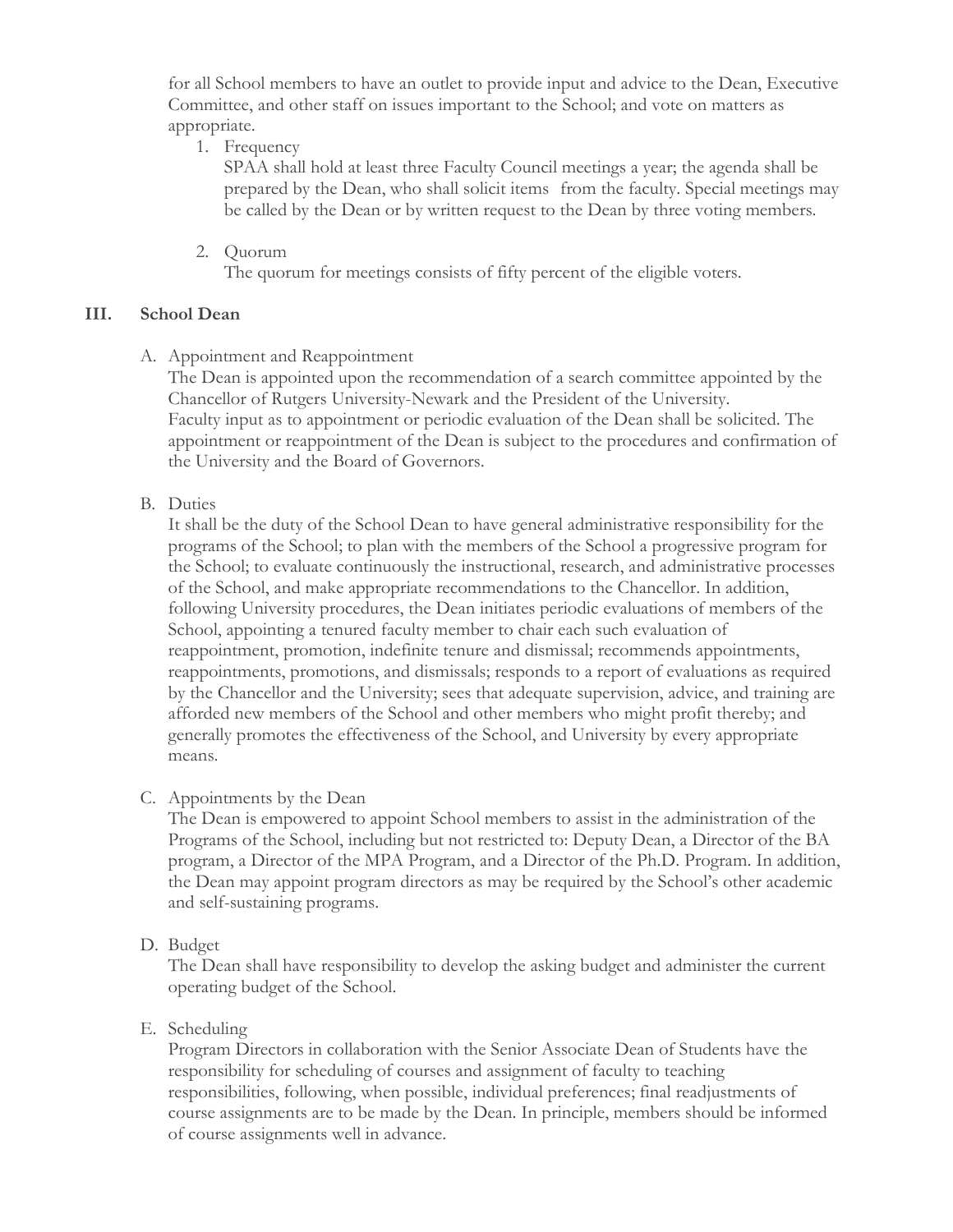# **IV. Deputy Dean**

# A. Appointment

The Deputy Dean shall be appointed by the Dean.

# B. Duties

It shall be the duty of the Deputy Dean to work closely with the Dean and to serve as Dean of the School whenever the School Dean is unable to serve. The Dean may delegate administrative duties to the Deputy Dean by mutual agreement of the persons concerned.

# **V. Program Directors**

# A. Appointments.

The Ph.D. Director; MPA Director; BA Director, and other Program Directors shall serve three-year terms. The Ph.D. Director is appointed by the Dean of the Graduate School/Chancellor upon the recommendation of the SPAA Dean.

# B. Duties

Program Directors shall assist with the School's academic administration in the program areas thereto appointed. Of particular note, program directors shall be responsible for development and operation of admission and retention requirements of their respective programs. In addition, they assist the Dean with the development of the School's working budget and program reports, and they may also be asked to represent their respective programs.

# **VI. Personnel Decisions**

# A. Reappointment and Promotion

All members below the rank of Professor shall be reviewed by members in academic ranks above them in matters of reappointment or promotion.

# B. New Appointments

Interviews and recommendations for tenure-track positions will be conducted by voting tenure-track faculty members holding the rank of Assistant Professor and above. The quorum for meetings consists of fifty percent of eligible voters.

## C. Extension of Temporary Membership in the Nomination Process In certain cases when a faculty position is being filled, it may be appropriate to have consultation of NTT faculty with appointments at SPAA and full-time University Faculty from cognate programs or Schools.